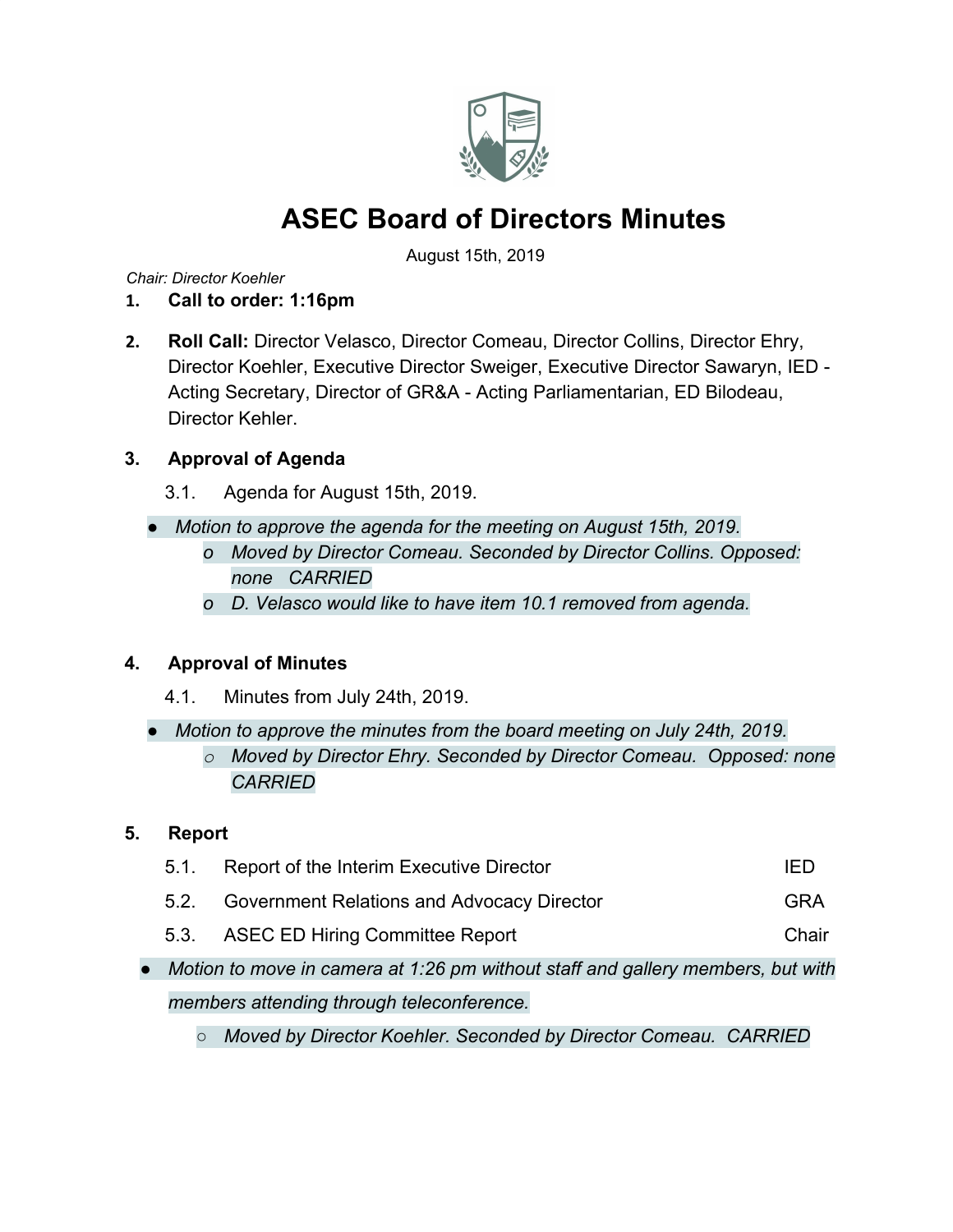

August 15th, 2019

- *● Motion to move out of camera at 1:47pm .*
	- *○ Koehler, Comeau 1:47*

## **6. Action Items**

| Task:                               | Details:                                                                                                                                                                                                                       | Deadline:                            | <b>Assigned</b><br>to: |
|-------------------------------------|--------------------------------------------------------------------------------------------------------------------------------------------------------------------------------------------------------------------------------|--------------------------------------|------------------------|
| 1. Discuss<br>Investments           | Based on the auditor's recommendations, a<br>discussion must be had around changes to<br>the structure of our investments<br>$\rightarrow$ agenda items for future meeting                                                     | Done                                 | <b>Board</b>           |
| 2. Northern Lakes                   | Reach out to Student Leaders and pursue<br>opportunities for furthering the relationship.                                                                                                                                      | Before Goal<br>Setting<br>Conference | Interim ED             |
| 3. New members                      | Pursue new relationships                                                                                                                                                                                                       | TBD                                  | Interim ED             |
| 4. By-election                      | Present a proposal for the process of a<br>by-election                                                                                                                                                                         | Done                                 | ASEC home<br>office    |
| 5. Investments<br>proposal/briefing | Present options for our investments<br>portfolio as an agenda item at our next BoD<br>meeting                                                                                                                                  | TBD                                  | Interim ED             |
| 6. Indigenous<br>representation     | Include a discussion within the conference<br>schedule on the topic.<br>-Send an email to membership with the<br>conference schedule as well as main<br>topics of discussion to get some<br>comments/feedback/ideas beforehand | Incorporated in<br>the goal setting  | Interim ED             |

#### **7. Old Business**

**8. Decision items**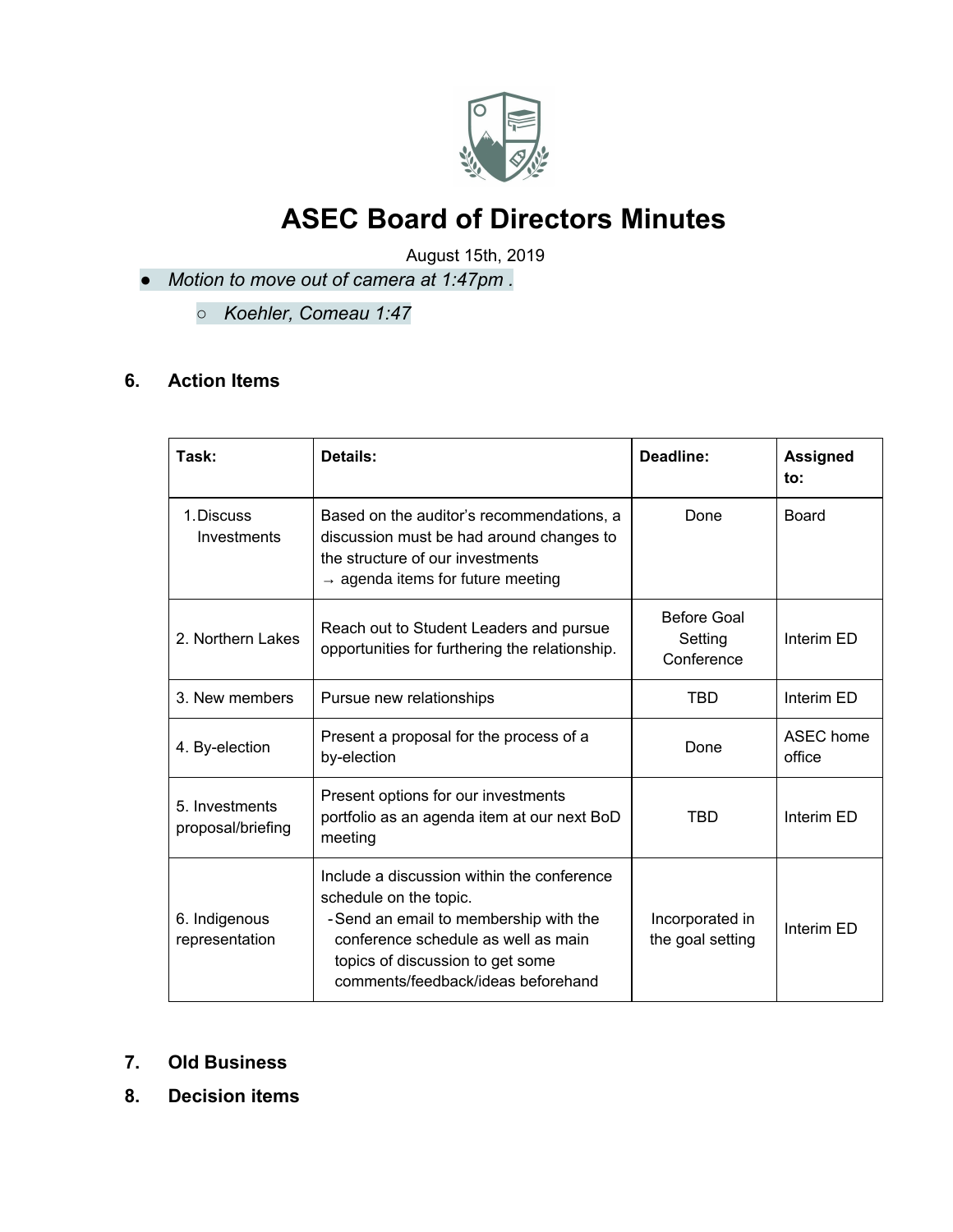

August 15th, 2019

#### **9. New Business**

- 9.1. ASEC ED Hiring Committee Report
- *● Motion to accept the ASEC ED Hiring Committee Report as presented*
	- *○ Moved by Director . Seconded by Director*
	- **9.2.** Dissolution of the ASEC ED Hiring Committee
- Motion to dissolve the ASEC ED Hiring Committee
	- *○ Moved by Director Collins. Seconded by Director Velasco. CARRIED*
- *● Motion to recommend the current ED hiring process when formalizing policy.*
	- *○ Moved by Director Velasco. Seconded by Director Comeau. CARRIED*
	- **9.3** Board Goals
- *● Motion to approve the ASEC Board Goals for the 2019-2020 year*
	- *○ Moved by Director Ehry. Seconded by Director Comeau. CARRIED*
	- **9.4** ED Review Committee
- *● Motion to strike a standing ED Compensation and Review Committee of the Board.*
	- *○ Moved by Director Comeau. Seconded by Director Velasco. CARRIED*
	- **9.5** ASEC Priorities
- *● Motion to approve the ASEC 2019/2020 priorities as presented.*
	- *○ Moved by Director Velasco. Seconded by Director Collins. CARRIED*

### **10. Discussion Items**

10.1. ASEC Reporting Structure **Director Velasco**